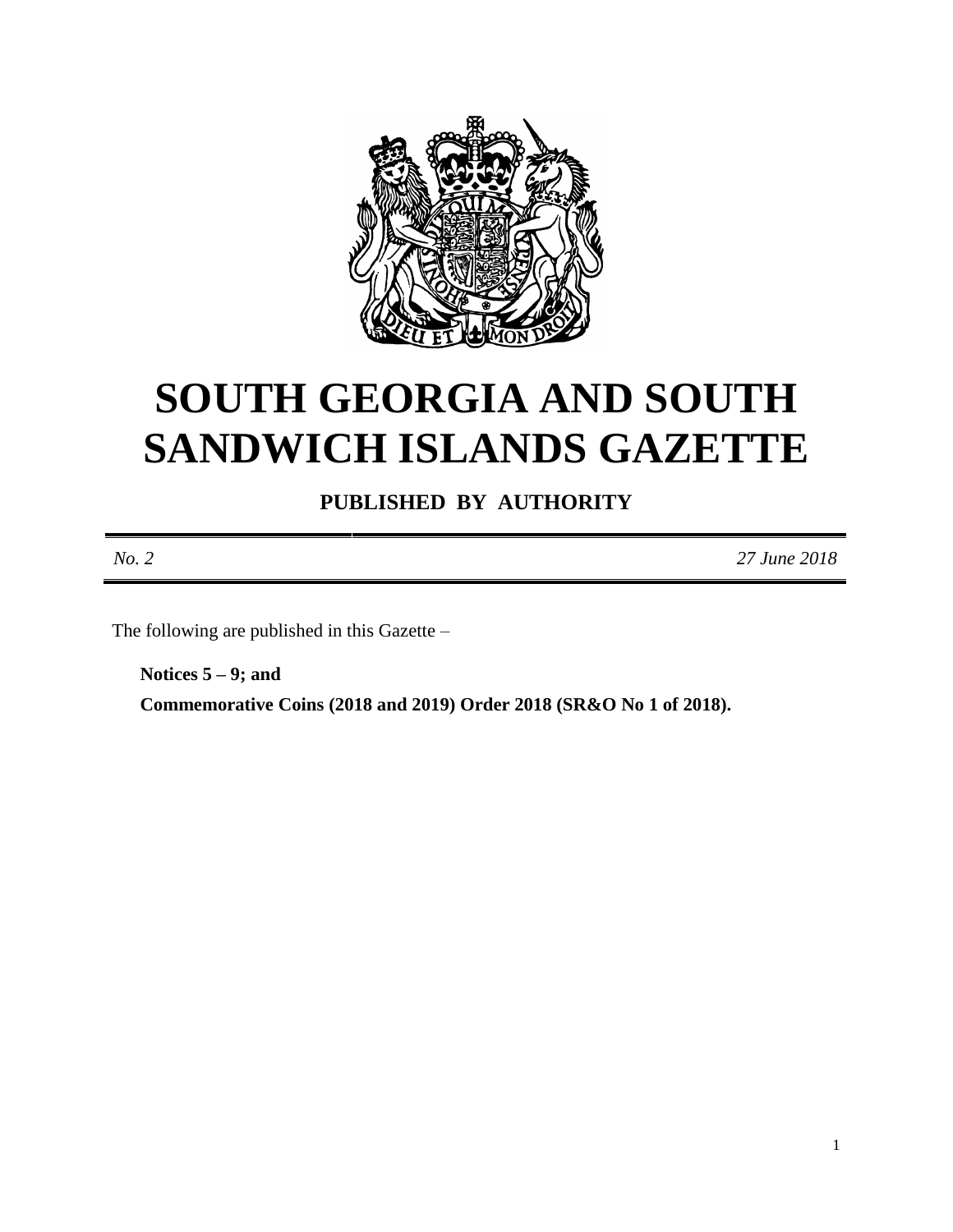#### **NOTICES**

No. 5 2 April 2018

**Fisheries (Conservation and Management) Ordinance** *(section 4)*

#### **Appointment of Fisheries Protection Officers**

Under section 4(4) of the Fisheries (Conservation and Management) Ordinance 2000, I hereby appoint:

**Christopher John Butters Gerald Peter McLeod Romuald Rychter Steuart Christopher Barlow Bernard John Meehan Alan Richard Henry Andrew Nigel Miller Christopher Peck Steven Waugh Emma Louise Jones Paula O'Sullivan Steven Paul Brown Ross Brent James Susan Gregory Jennifer Karen Sol**; and **James Graham Jansen**

as Fisheries Protection Officers for the period 1 April 2018 to 31 March 2019 (subject to any earlier termination).

Dated 2 April 2018

N. J. PHILLIPS C.B.E., *Commissioner.* \_\_\_\_\_\_\_\_\_\_\_\_\_\_\_\_\_\_\_\_

No. 6 8 June 2018

#### **Fisheries (Conservation and Management) Ordinance** *(section 4)*

#### **Appointment of Fisheries Protection Officers**

Under section 4(4) of the Fisheries (Conservation and Management) Ordinance 2000, I hereby appoint:

#### **Helen Jane Havercroft**; and **James Michael Stewart Wake**

as Fisheries Protection Officers for the period 18 June 2018 to 31 March 2019 (subject to any earlier termination).

Dated 8 June 2018

N. J. PHILLIPS C.B.E., *Commissioner.*

No. 7 11 June 2018

#### **Public Holidays 2019**

I declare that the following will be public holidays for South Georgia and the South Sandwich Islands during 2019:

| 1 January              | New Year's Day                             |
|------------------------|--------------------------------------------|
| 17 January             | Possession Day                             |
| 19 April               | Good Friday                                |
| 22 April               | <b>Easter Monday</b>                       |
| 23 April               | The Queen's Birthday (in lieu of 21 April) |
| 25 April               | Liberation Day                             |
| 20 May                 | Shackleton Day                             |
| 21 June                | Midwinter Day                              |
|                        | 4 September Toothfish Day                  |
|                        | 25 December Christmas Day                  |
| 26 December Boxing Day |                                            |

Dated 11 June 2018

N. J. PHILLIPS C.B.E., *Commissioner.* \_\_\_\_\_\_\_\_\_\_\_\_\_\_\_\_\_\_\_\_

No. 8 19 June 2018

**Fisheries (Conservation and Management) Ordinance** *(section 4)*

#### **Appointment of Director of Fisheries**

In exercise of my powers under section 4(1) of the Fisheries (Conservation and Management) Ordinance 2000 (as amended) I, Nigel Phillips, Commissioner for South Georgia and South Sandwich Islands hereby appoint **Susan Gregory** as Director of Fisheries for South Georgia and South Sandwich Islands on an interim basis following the resignation of James Graham Jansen with effect from 22 June 2018.

Dated 19 June 2018

N. J. PHILLIPS C.B.E., *Commissioner.* \_\_\_\_\_\_\_\_\_\_\_\_\_\_\_\_\_\_\_\_

No. 9 27 June 2018

#### **United Kingdom Statutory Instruments**

Notice is hereby given that the following United Kingdom Statutory Instruments have been published in the United Kingdom by The Stationery Office Limited and are available to view at: [http://www.legislation.gov.uk](http://www.legislation.gov.uk/)

2018 No 179 – The Venezuela (Sanctions) (Overseas Territories) Order 2018 <http://www.legislation.gov.uk/uksi/2018/179/contents/made>

2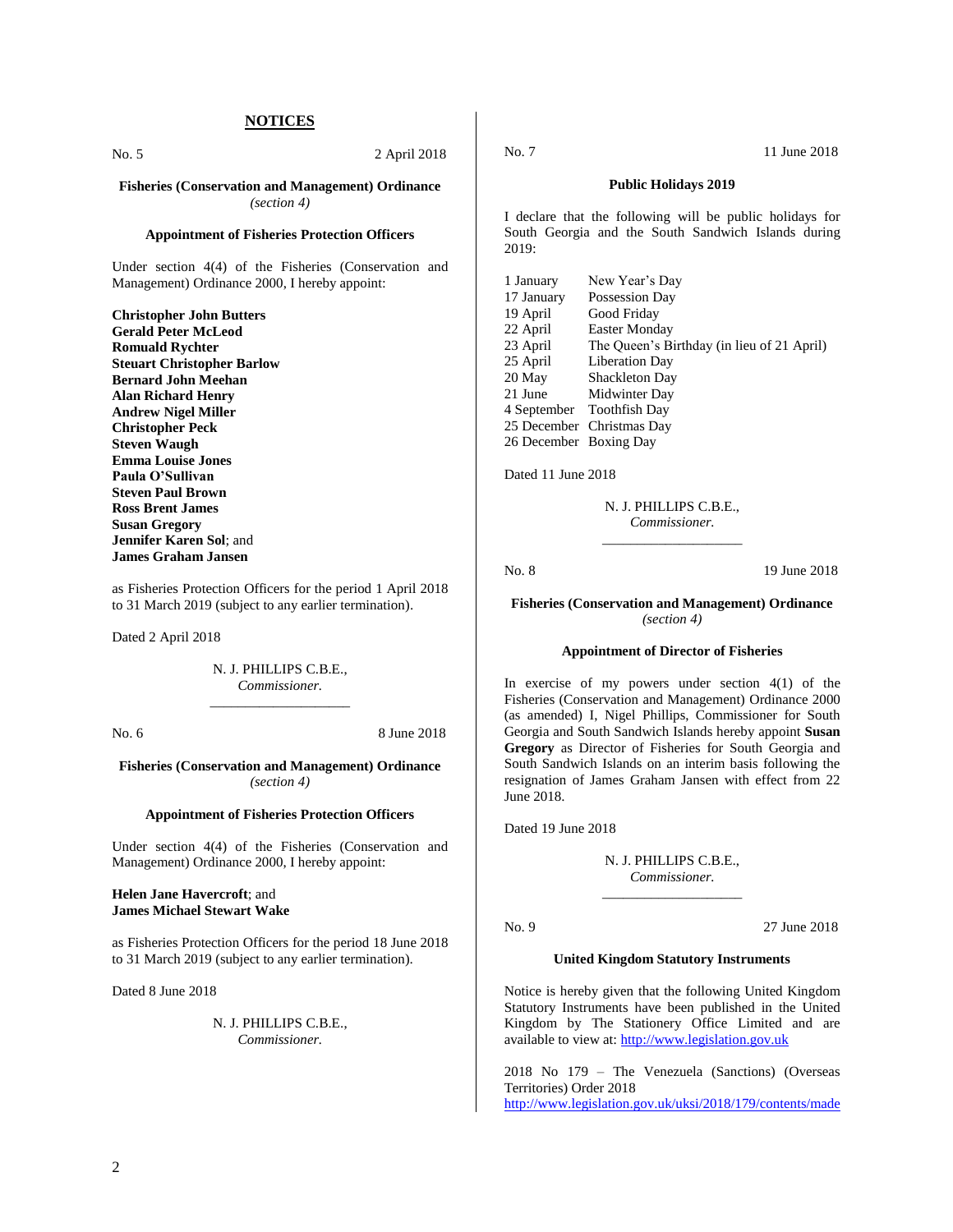This Order requires publication of the list of designated persons and restricted goods. This obligation is satisfied by publication of a link to the relevant list available through the websites below:

#### Designated persons:

[https://www.gov.uk/government/publications/financial](https://www.gov.uk/government/publications/financial-sanctions-venezuela)[sanctions-venezuela](https://www.gov.uk/government/publications/financial-sanctions-venezuela)

#### Restricted goods:

[https://www.gov.uk/government/publications/notice-to](https://www.gov.uk/government/publications/notice-to-exporters-201725-new-eu-sanctions-against-venezuela/notice-to-exporters-201725-new-eu-sanctions-against-venezuela)[exporters-201725-new-eu-sanctions-against](https://www.gov.uk/government/publications/notice-to-exporters-201725-new-eu-sanctions-against-venezuela/notice-to-exporters-201725-new-eu-sanctions-against-venezuela)[venezuela/notice-to-exporters-201725-new-eu-sanctions](https://www.gov.uk/government/publications/notice-to-exporters-201725-new-eu-sanctions-against-venezuela/notice-to-exporters-201725-new-eu-sanctions-against-venezuela)[against-venezuela](https://www.gov.uk/government/publications/notice-to-exporters-201725-new-eu-sanctions-against-venezuela/notice-to-exporters-201725-new-eu-sanctions-against-venezuela)

2017 No. 984 – The Policing and Crime Act (Financial Sanctions) (Overseas Territories) Order 2017 [http://www.legislation.gov.uk/uksi/2017/984/pdfs/uksi\\_201](http://www.legislation.gov.uk/uksi/2017/984/pdfs/uksi_20170984_en.pdf) [70984\\_en.pdf](http://www.legislation.gov.uk/uksi/2017/984/pdfs/uksi_20170984_en.pdf)

2017 No 777 – The Falkland Islands Courts (Overseas Jurisdiction)(Amendment) Order 2017 <http://www.legislation.gov.uk/uksi/2017/777/contents/made>

2017 No 181 – The Emergency Powers (Overseas Territories) Order 2017 [http://www.legislation.gov.uk/uksi/2017/181/contents/mad](http://www.legislation.gov.uk/uksi/2017/181/contents/made)

Dated 27 June 2018

[e](http://www.legislation.gov.uk/uksi/2017/181/contents/made)

B. I. STEEN, *for Attorney General.*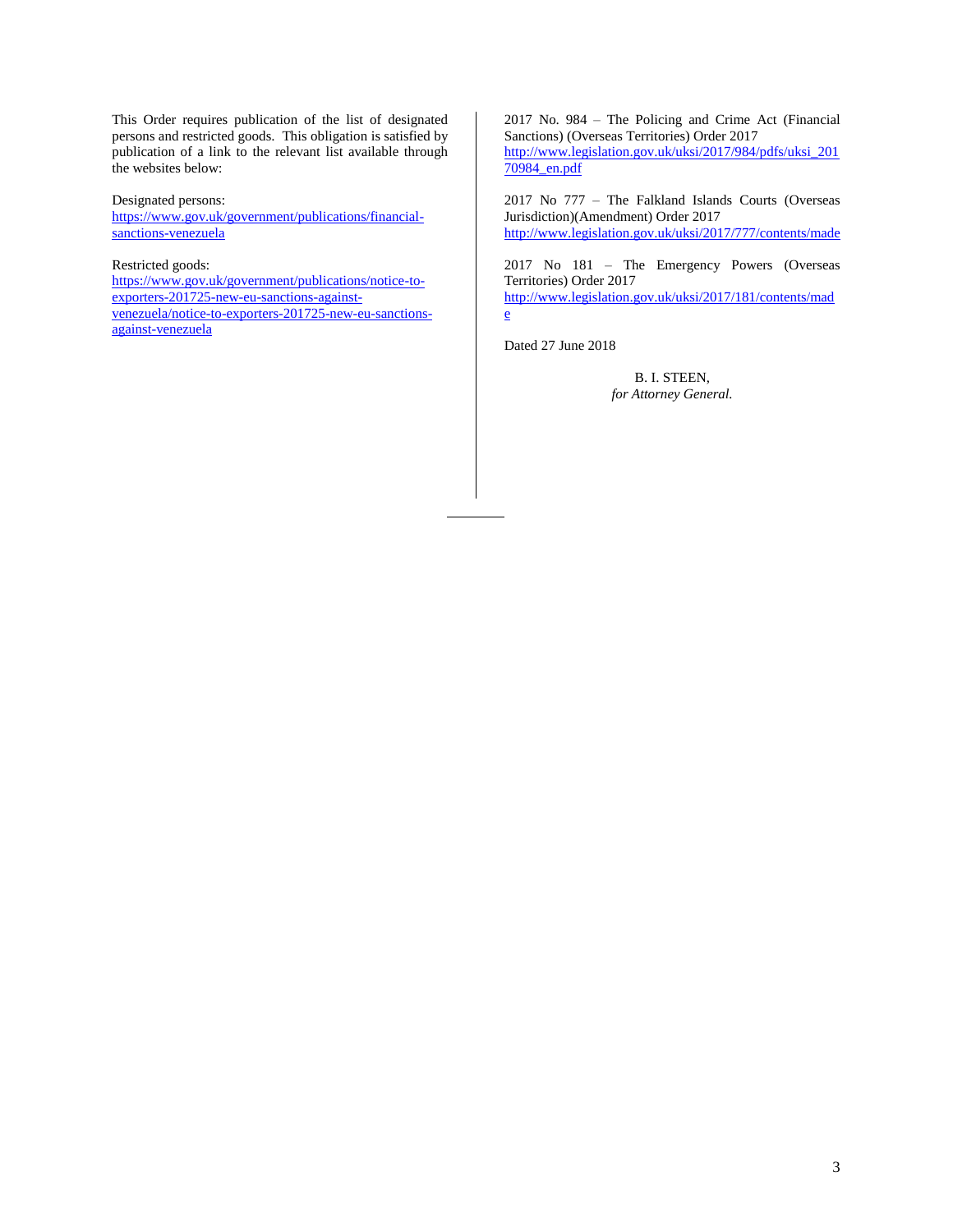## **SUBSIDIARY LEGISLATION** \_\_\_\_\_\_\_\_\_\_\_\_\_\_\_\_\_\_\_\_\_\_\_\_\_\_\_\_\_\_\_\_\_\_\_\_\_\_\_\_\_\_\_\_\_\_\_\_\_\_\_\_\_\_\_\_\_\_\_\_\_\_\_\_\_\_\_\_\_\_\_\_\_\_\_\_\_\_

\_\_\_\_\_\_\_\_\_\_\_\_\_\_\_\_\_\_\_\_\_\_\_\_\_\_\_\_\_\_\_\_\_\_\_\_\_\_\_\_\_\_\_\_\_\_\_\_\_\_\_\_\_\_\_\_\_\_\_\_\_\_\_\_\_\_\_\_\_\_\_\_\_\_\_\_\_\_

## **CURRENCY**

## **Commemorative Coins (2018 and 2019) Order 2018**

S. R. & O. No: 1 of 2018

*Made: ................... 26 June 2018 Published: ..............27 June 2018 Coming into force: on publication*

IN EXERCISE of my powers under section 5 of the Currency Ordinance 2000 and of all other powers enabling me, I make the following Order

#### **1. Title**

This Order is the Commemorative Coins (2018 and 2019) Order 2018.

## **2. Commencement**

This Order comes into force on publication in the *Gazette.*

#### **3. Interpretation**

In this Order, "new commemorative coins" means the coins described and specified in Part 1 of the Schedule.

#### **4. New commemorative coins**

(1) The minting and issue of the new commemorative coins are authorised.

(2) Paragraph (3) applies to new commemorative coins that were minted or issued before this Order comes into force.

(3) The minting and issue of the new commemorative coins to which this paragraph applies are to be treated as if they had been authorised at the time.

#### **5. Specifications**

Part 2 of the Schedule specifies

(a) the denomination, fineness, weight, diameter, quality, shape, edge and number of the new commemorative coins;

(b) the tolerance or remedy which may be permitted in respect of variations from their standard weight, diameter and fineness; and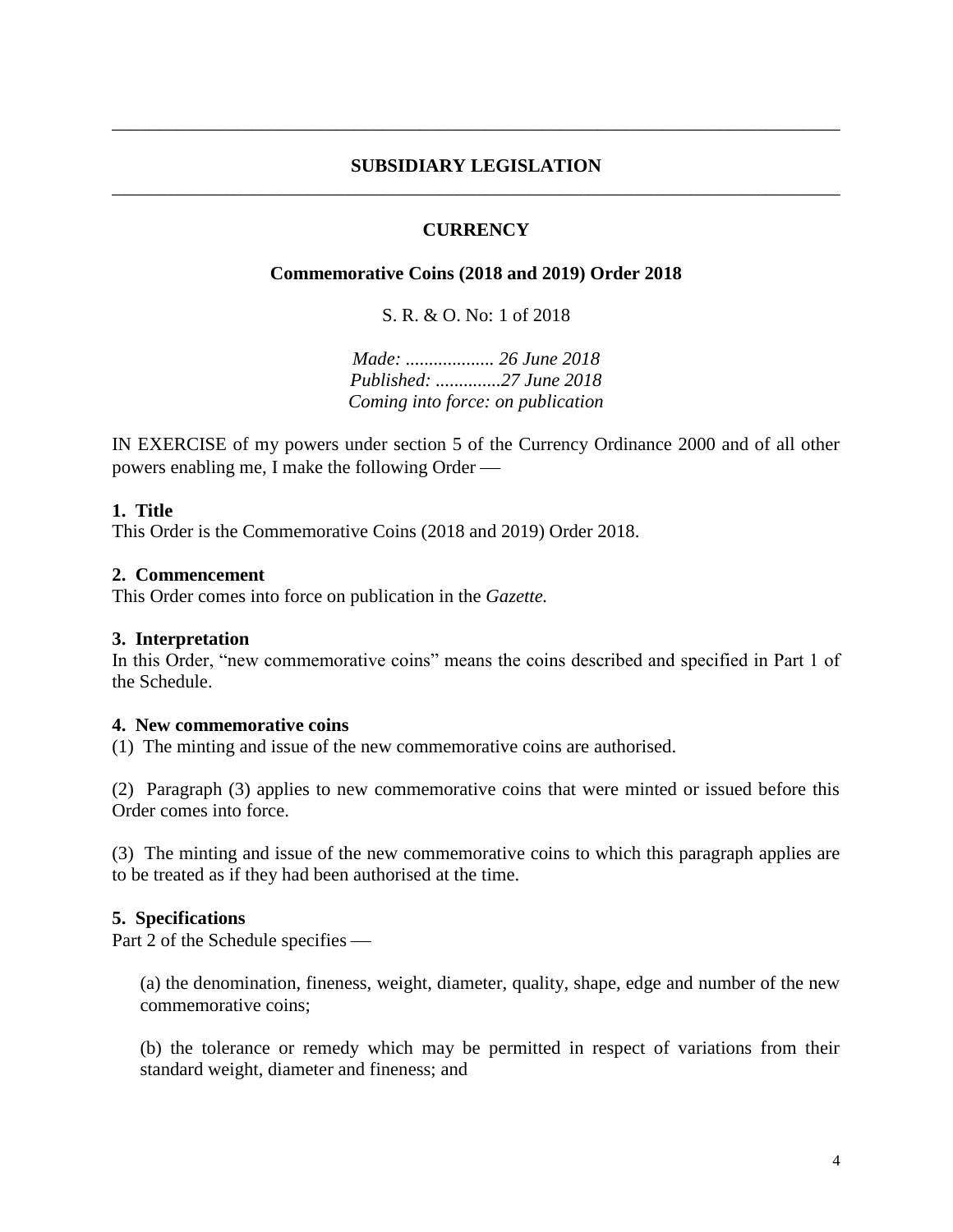(c) the design of their obverse and reverse.

## **6. Deemed denominations of Crown coins and their value as legal tender**

(1) Part 2 of the Schedule also specifies the deemed denominations of the new commemorative coins.

(2) Those coins are legal tender in the Territory in the amount of their deemed denominations.

# **SCHEDULE**

articles 3, 5 and  $6(1)$ 

## **Part 1 Description of the coins**

## **Year of Minting 2018**

## **a) Sapphire Jubilee of the Coronation of Queen Elizabeth II**

Obverse design – The design features an image of the three Cherub Angels which appear on the roof of the State Coach. The wording '1953 – H.M. QUEEN ELIZABETH II – 2018' appears in the surround. The value appears at the base of the design.

Reverse design - The reverse of this coin consists of the uncouped portrait of Her Majesty Queen Elizabeth II by Pobjoy Mint surrounded by the inscription 'SOUTH GEORGIA & SOUTH SANDWICH ISLANDS 2018'.

## **b) Leopard Seal**

Obverse design – The design shows a Leopard Seal hunting for prey amongst a raft of penguins. The value appears at the base of the design.

Reverse design - The reverse of this coin consists of the uncouped portrait of Her Majesty Queen Elizabeth II by Pobjoy Mint surrounded by the inscription 'SOUTH GEORGIA & SOUTH SANDWICH ISLANDS 2018'.

## **Year of Minting 2019**

## **c) Bicentenary of the Birth of Queen Victoria**

Obverse design 1 – The design shows the reverse of the Great Seal of Queen Victoria with the Queen seated on a throne, with the symbolic figures of Justice and Religion seated on either side. The Royal Arms and Crown are shown below wreathed with oaks and roses filling the surround. The value is included in the design.

Obverse design 2 – The design shows the obverse of the Great Seal of Queen Victoria with the Queen riding on horseback, crowned and holding a sceptre. A page is shown alongside who is standing holding the horse's reins. The wording in the surround reads 'VICTORIA DEI GRATIA BRITANNIARUM REGINA FIDEI DEFENSOR' which means 'Victoria, by the grace of God, Queen of the Britains, Defender of the Faith'. The value is included in the design.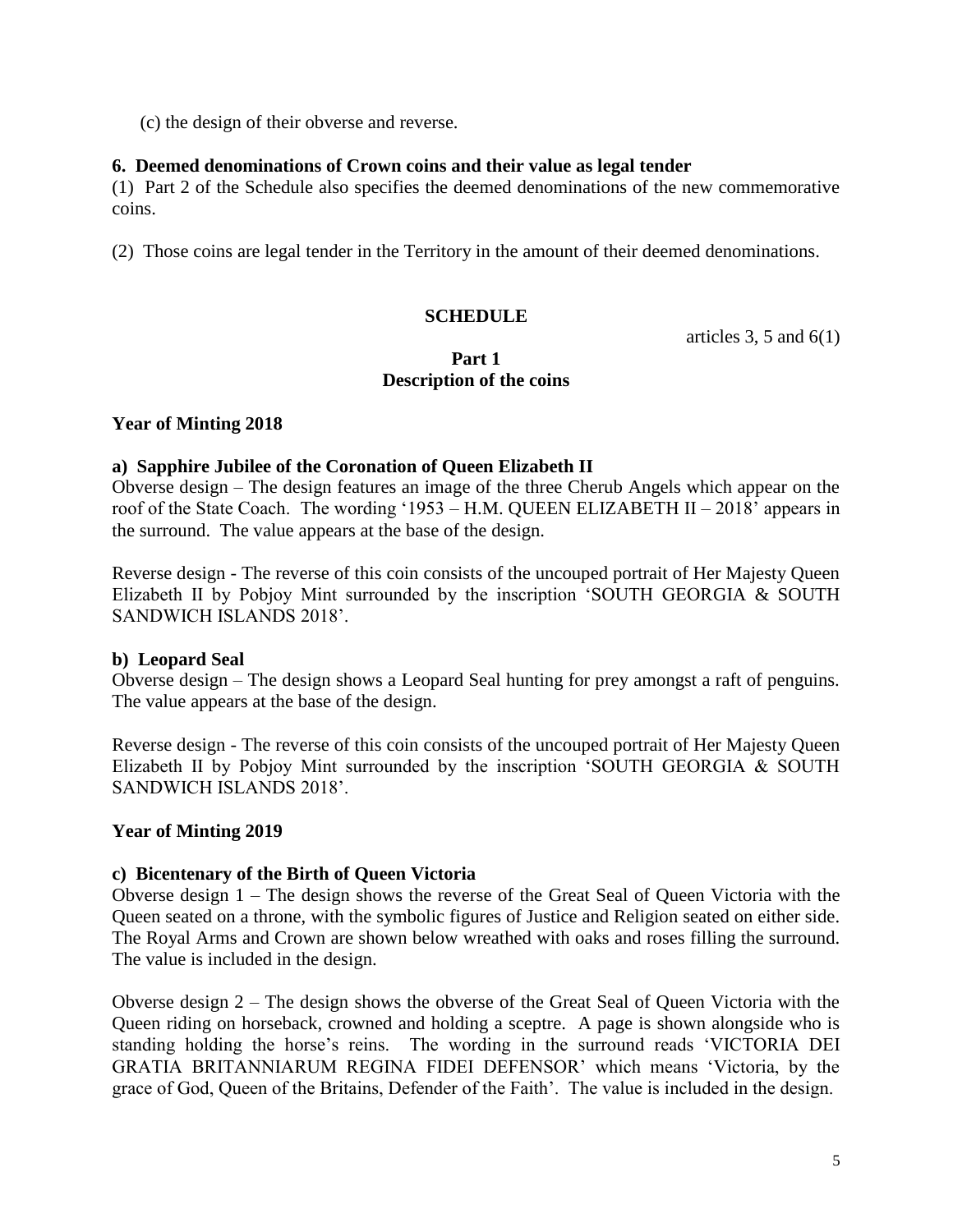Reverse design – The reverse of this coin consists of the uncouped portrait of Her Majesty Queen Elizabeth II by Pobjoy Mint surrounded by the inscription 'SOUTH GEORGIA & SOUTH SANDWICH ISLANDS 2019.

## **d) 145th Anniversary of the Birth of Sir Ernest Shackleton**

Obverse design *–* The design is based on the Royal Geographical Silver Medal awarded to Ernest Shackleton in 1904 and shows an Antarctic scene with members of the Discovery Expedition sledging party, the ship and a sledge above penguins and seals. The wording '1874 – SIR ERNEST SHACKLETON – 2019' appears in the surround with the value at the base.

Reverse design – The reverse of this coin consists of the uncouped portrait of Her Majesty Queen Elizabeth II by Pobjoy Mint surrounded by the inscription 'SOUTH GEORGIA & SOUTH SANDWICH ISLANDS 2019'.

#### **Part 2 Specification, authorised quantity and authorised mint of coins**

# **Sapphire Jubilee of the Coronation of Queen Elizabeth II, Leopard Seal, and Bicentenary of the Birth of Queen Victoria**

| <b>Type</b>   | Gold<br><b>Proof</b> | Gold<br><b>Proof</b> | Gold<br><b>Proof</b> | Titanium | <b>Silver</b><br><b>Proof</b> | <b>Silver</b><br><b>Proof</b> | <b>Cupro Nickel</b> |
|---------------|----------------------|----------------------|----------------------|----------|-------------------------------|-------------------------------|---------------------|
| Denomination  | £20                  | £4                   | £2                   | £2       | $\pounds1$                    | £2                            | £2                  |
| Weight (gms)  | 6.22                 | 1.24                 | 0.50                 | 10.00    | 12.00                         | 28.28                         | 28.28               |
| Diameter (mm) | 22.00                | 13.92                | 11.00                | 36.10    | 38.60                         | 38.60                         | 38.60               |
| Fineness      | 999.9                | 999.9                | 999.9                | 910.0    | 999.0                         | 925.0                         | 75% CU 25% Ni       |
| Quality       | Proof                | Proof                | Proof                | Proof    | Proof                         | Proof                         | Uncirculated        |
| Shape         | Round                | Round                | Round                | Round    | Round                         | Round                         | Round               |
| Edge          | Milled               | Milled               | Milled               | Milled   | Milled                        | Milled                        | Milled              |
| Quantity      | 2,000                | 5,000                | 10,000               | 7,500    | 2,000                         | 2,000                         | 10,000              |

# **145th Anniversary of the Birth of Sir Ernest Shackleton**

| <b>Type</b>   | Gold<br><b>Proof</b> | Gold<br><b>Proof</b> | Gold<br><b>Proof</b> | <b>Titanium</b> | <b>Silver</b><br><b>Proof</b> | <b>Silver</b><br><b>Proof</b> | <b>Cupro Nickel</b> |
|---------------|----------------------|----------------------|----------------------|-----------------|-------------------------------|-------------------------------|---------------------|
| Denomination  | £20                  | £4                   | £2                   | £2              | £4                            | £2                            | £2                  |
| Weight (gms)  | 6.22                 | 1.24                 | 0.50                 | 10.00           | 62.21                         | 28.28                         | 28.28               |
| Diameter (mm) | 22.00                | 13.92                | 11.00                | 36.10           | 40.00                         | 38.60                         | 38.60               |
| Fineness      | 999.9                | 999.9                | 999.9                | 910.0           | 999.0                         | 925.0                         | 75% CU 25% Ni       |
| Quality       | Proof                | Proof                | Proof                | Proof           | Proof                         | Proof                         | Uncirculated        |
| Shape         | Round                | Round                | Round                | Round           | Round                         | Round                         | Round               |
| Edge          | Milled               | Milled               | Milled               | Milled          | Milled                        | Milled                        | Milled              |
| Quantity      | 2,000                | 5,000                | 10,000               | 7,500           | 650                           | 2,000                         | 10,000              |

Cupro nickel coins may be silver or gold plated.